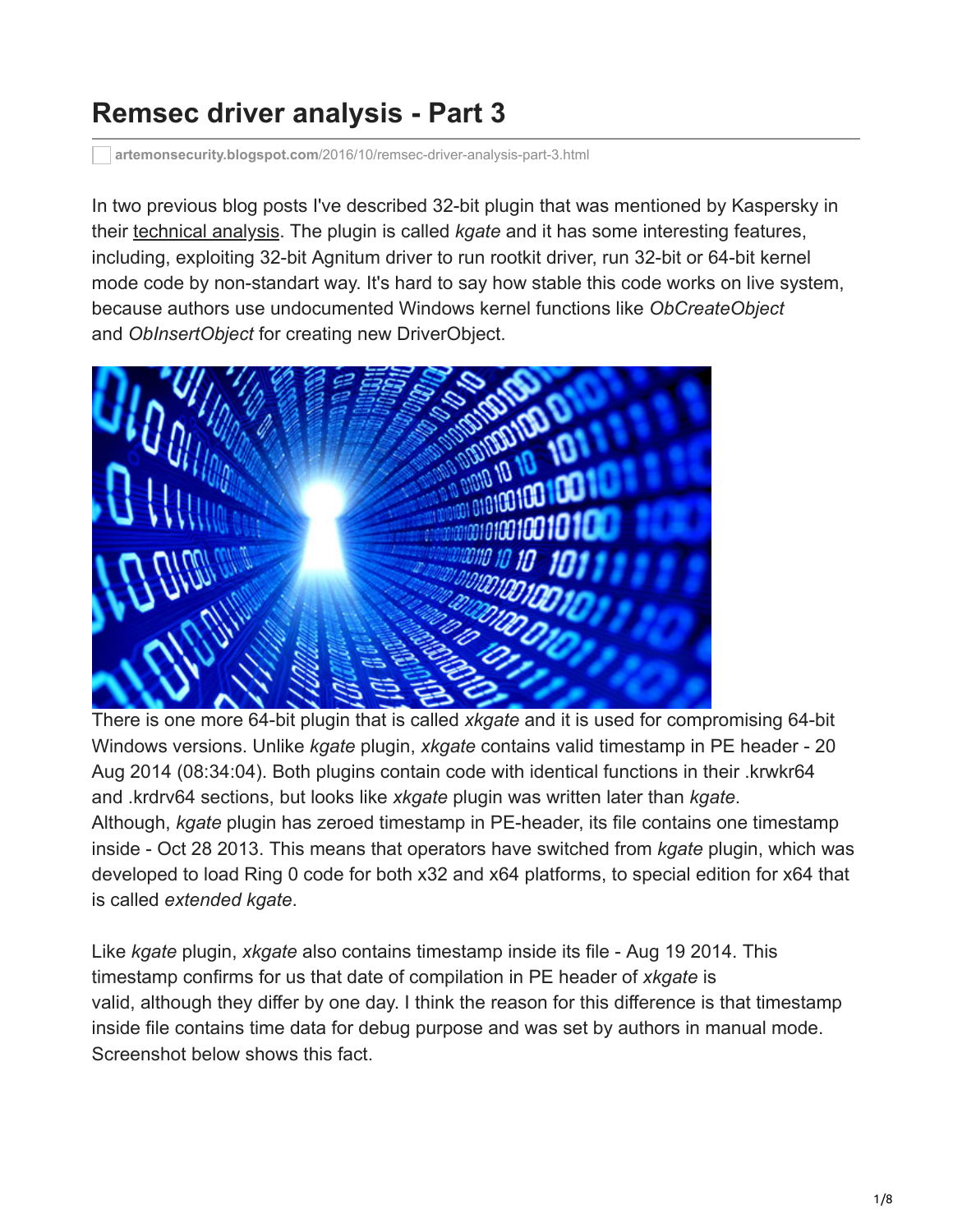| "Oct 28 2013"<br>offset aOct282012<br>push<br>push<br>offset aS<br>63.<br>eax, [ebp+Dst]<br>lea<br><b>KGATE</b><br>: Count<br>103h<br>push<br>: Dest<br>push<br>eax<br>ds: snwprintf<br>call | "Aug 19 2014"<br>r9, aAug192014<br>lea<br><b>LLOVERIT</b><br>r8. Format<br>lea<br>rcx, [rsp+258h+Dst] ; Dest<br><b>XKGATE</b><br>lea<br>edx, 103h<br>: Count<br>mov<br>cs snwprintf<br>call |
|----------------------------------------------------------------------------------------------------------------------------------------------------------------------------------------------|---------------------------------------------------------------------------------------------------------------------------------------------------------------------------------------------|
|----------------------------------------------------------------------------------------------------------------------------------------------------------------------------------------------|---------------------------------------------------------------------------------------------------------------------------------------------------------------------------------------------|

The plugin also contains Ring 0 code in two separate sections named .krwkr64 and .krdrv64. Section .rdata stores whole AVAST! Virtualization Driver file aswsnx.sys, which is used by xkgate for loading own kernel mode code. Section .avit contains code for communication with AVAST driver from "trusted" process.

| Analysis [Section Headers] |          |          |                                                                  |          |          |          |      |                     |          |
|----------------------------|----------|----------|------------------------------------------------------------------|----------|----------|----------|------|---------------------|----------|
| Name                       |          |          | VirtualSiVirtualAdSizeOfRawPointerToPointerToPointerToNumberOfR! |          |          |          |      | NumberOfL Character |          |
|                            |          |          |                                                                  |          |          |          |      |                     |          |
| .text                      | 0000691F | 00001000 | 00006A00                                                         | 00000400 | 00000000 | 00000000 | 0000 | 0000                | 60000020 |
| krwkr64                    | 00000469 | 00008000 | 00000600                                                         | 00006E00 | 00000000 | 00000000 | 0000 | 0000                | E0000020 |
| $\blacksquare$ .krdrv $64$ | 000000AC | 00009000 | 00000200                                                         | 00007400 | 00000000 | 00000000 | 0000 | 0000                | E0000020 |
| .avit                      | 00000303 | 0000A000 | 00000400                                                         | 00007600 | 00000000 | 00000000 | 0000 | 0000                | E0000020 |
| .rdata                     | 000FEB64 | 0000B000 | 000FEC00                                                         | 00007A00 | 00000000 | 00000000 | 0000 | 0000                | 40000040 |
| .data                      | 00000248 | 0010A000 | 00000200                                                         | 00106600 | 00000000 | 00000000 | 0000 | 0000                | C0000040 |
| .pdata                     | 00000498 | 0010B000 | 00000600                                                         | 00106800 | 00000000 | 00000000 | 0000 | 0000                | 40000040 |
| .reloc                     | 00000114 | 0010C000 | 00000200                                                         | 00106E00 | 00000000 | 00000000 | 0000 | 0000                | 42000040 |

Below you can see information about digital signatures of legitimate drivers Outpost and AVAST! that have been used by Remsec authors for loading Ring 0 code.

|                                                         | <b>Digital Signature Details</b>     |                                                          | ?<br>$\mathbf{x}$ |         |                                                         | <b>Digital Signature Details</b>                                      |                         | ż.          |  |
|---------------------------------------------------------|--------------------------------------|----------------------------------------------------------|-------------------|---------|---------------------------------------------------------|-----------------------------------------------------------------------|-------------------------|-------------|--|
| General<br>Advanced<br>This digital signature is OK.    | <b>Digital Signature Information</b> |                                                          |                   | General | Advanced                                                | <b>Digital Signature Information</b><br>This digital signature is OK. |                         |             |  |
| Signer information<br>Name:<br>E-mail:<br>Signing time: | AVAST Software a.s.<br>Not available | Monday, October 14, 2013 10:09:20 AM<br>View Certificate |                   |         | Signer information<br>Name:<br>E-mail:<br>Signing time: | Agnitum Ltd.<br>Not available<br>Tuesday, July 1, 2008 5:30:19 AM     | <b>View Certificate</b> |             |  |
| Countersignatures                                       |                                      |                                                          |                   |         | Countersignatures                                       |                                                                       |                         |             |  |
| Name of signer:                                         | E-mail address:                      | Timestamp                                                |                   |         | Name of signer:                                         | E-mail address:                                                       | Timestamp               |             |  |
| DigiCert Timesta Not available                          |                                      | Monday, October 14                                       |                   |         | VeriSign Time St Not available                          |                                                                       | Tuesday, July 1, 200    |             |  |
|                                                         |                                      | <b>Details</b>                                           | OK                |         |                                                         |                                                                       | <b>Details</b>          | OK          |  |
|                                                         | <b>UN</b>                            | Canter                                                   | <b>Apply</b>      |         |                                                         |                                                                       | ------                  | $T$ $T$ $T$ |  |

According to the language that has been used in debug comments for both plugins, authors were native English speakers. But it is not clear why they don't remove debug information from it. Below you can see strings, which are present into *xkgate*.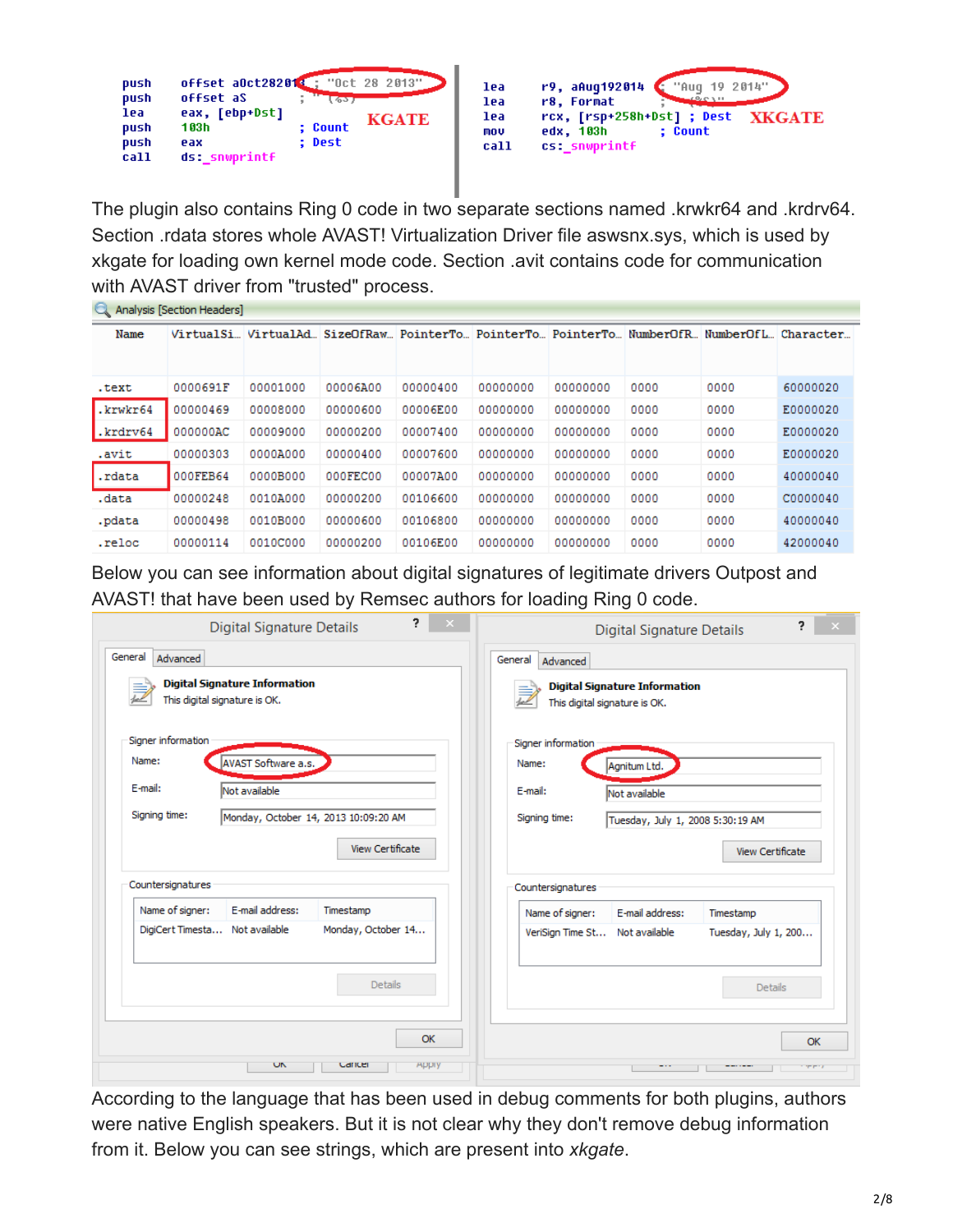*Load error: Access Denied Load error: Unsupported OS Load error: Invalid plugin image format! Load error: Plugin entry point not found! Load error: Failed to resolve kernel functions! Load error: Out of memory! Load error: Status unsuccessful! Load error: Failed to run plugin (%#x) Unsupported OS! Only Windows 2000 and later supported! Unable to determine 32/64-bit OS! Invalid plugin name: path not allowed, try using -n. Invalid plugin name: suffix not allowed, try using -n. Unable to load kernel plugin %s! Unable to build argv! Plugin successfully executed! GateDriver is currently disabled on x64 systems due to driver signing restrictions!*

In table below you can see characteristics of both plugins.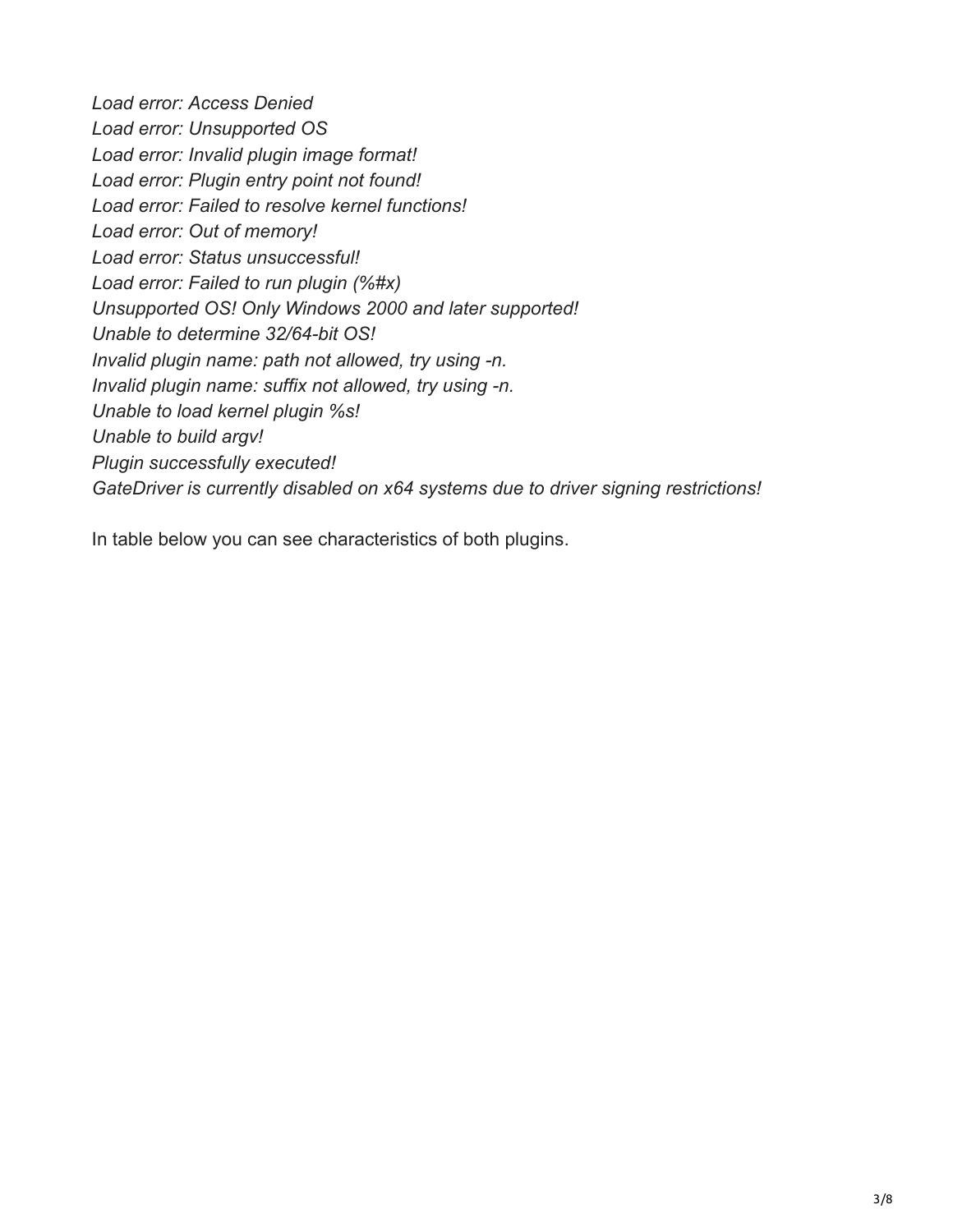| <b>Plugin</b><br><b>Feature</b>                                  | kgate                                                 | xkgate (extended<br>kgate)                            |  |
|------------------------------------------------------------------|-------------------------------------------------------|-------------------------------------------------------|--|
| Cross-platform (contains Ring 0 code for both x32<br>and $x64$ ) | +                                                     |                                                       |  |
| Uses legitimate AV driver to run Ring code                       | Agnitum                                               | AVAST!                                                |  |
| <b>Storage section for AV driver</b>                             | .rdata                                                | .rdata                                                |  |
| Drops Ring 0 code (driver) on disk                               |                                                       |                                                       |  |
| Refs to IOCTLs inside plugin body                                | 0x10009C4D<br>0x10009C98<br>0x10006B78                | 0x180003B7E                                           |  |
| Ring 0 code primary purpose                                      | LPE - run arbitrary<br>code with SYSTEM<br>privileges | LPE - run arbitrary<br>code with SYSTEM<br>privileges |  |
| <b>Contains identical Ring 0 code</b>                            | krwkr64 and krdrv64                                   | krwkr64 and krdrv64                                   |  |
| <b>Uses offsets obfuscation</b>                                  |                                                       | +                                                     |  |
| <b>Uses dynamic imports</b>                                      |                                                       |                                                       |  |
| <b>Timestamp</b>                                                 | 28 Oct 2013                                           | 19 Aug 2014                                           |  |
|                                                                  | Both use same plugin architecture                     |                                                       |  |

| <b>Ring 0 code</b>          | <b>IOCTL</b> | <b>Description</b>                          |
|-----------------------------|--------------|---------------------------------------------|
|                             | 0x11730004   | Copy data (is not used by plugin)           |
| aswfilt.dll                 | 0x11730008   | Copy data (is not used by plugin)           |
|                             | 0x1173000C   | Execute function in Ring 0 with SMEP bypass |
|                             | 0x117300C8   | Set driver unload function                  |
|                             | 0x117300CC   | Set timer interval (is not used by plugin)  |
| krwkr[32/64] + krdrv[32/64] | 0x839200BF   | Execute function in Ring 0                  |

From the table above you can see that some IOCTLs functions are not used by attackers.

As I mentioned above, *xkgate* leverages Avast driver for executing Ring 0 code which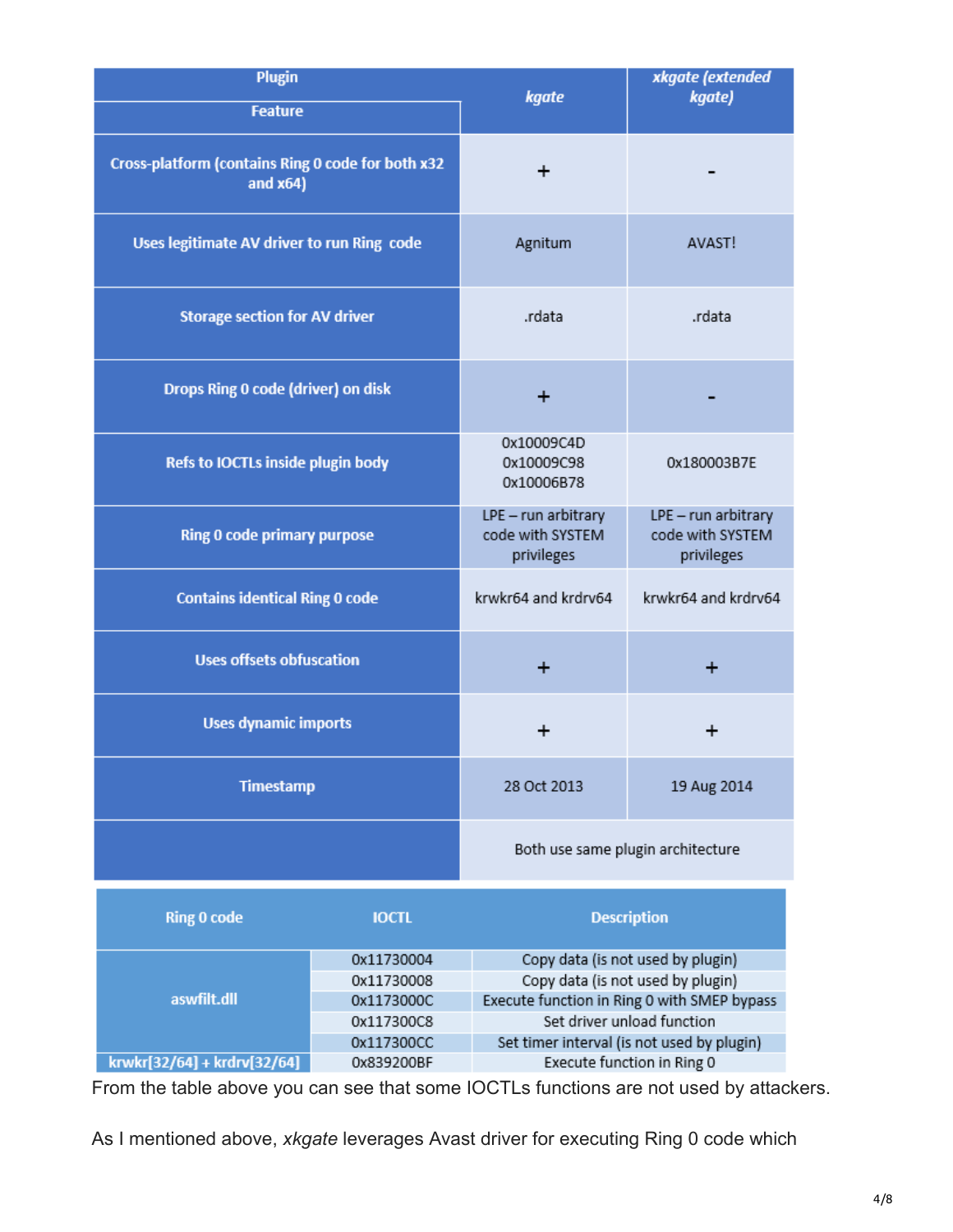doesn't drop to FS. There is function *fnLoadAvast* that is responsible for loading Avast driver in proper way. It also does some actions for reproducing correct environment for it. Unlike exploiting Agnitum driver, this situation is more hard for exploitation. Let's look more detailed.

First action that *fnLoadAvast* does, it tries to create mutex with name Global\yRg7d3x and checks a result of *WaitForSingleObject* to prevent doing same actions again.

|    |                   |                       | 4C 8D 05 09 7D+   | lea  | r8, Name                                                                                                       | ; "Global\\uRq7d3x"                                     |
|----|-------------------|-----------------------|-------------------|------|----------------------------------------------------------------------------------------------------------------|---------------------------------------------------------|
|    |                   | 48 8D 4C 24 78        |                   | lea  |                                                                                                                | rcx, [rsp+268h+pSecurityDescriptor] ; lpMutexAttributes |
|    | 33 D <sub>2</sub> |                       |                   | xor  |                                                                                                                | edx, edx : bInitialOwner                                |
|    |                   |                       | FF 15 FC 65 00+   | call | cs:CreateMutexA                                                                                                |                                                         |
| 66 |                   |                       |                   |      |                                                                                                                |                                                         |
|    | <b>4C 8B E8</b>   |                       |                   | mov  | r13, rax                                                                                                       |                                                         |
|    | 48 85 CO          |                       |                   | test | rax, rax                                                                                                       |                                                         |
|    | 74 1F             |                       |                   | jz   | short loc 180004B13                                                                                            |                                                         |
|    |                   |                       |                   |      |                                                                                                                |                                                         |
|    |                   | <b>BA 88 13 00 00</b> |                   | mov  | edx, 5000 <b>c</b>                                                                                             | : dwMilliseconds                                        |
|    | 48 8B C8          |                       |                   | mov  | rcx, rax and the results of the set of the set of the set of the set of the set of the set of the set of the s | ; hHandle                                               |
|    |                   |                       | FF 15 5E 66 88+   | call | cs:WaitForSingleObject                                                                                         |                                                         |
| 66 |                   |                       |                   |      |                                                                                                                |                                                         |
|    | 85 CO             |                       |                   | test | eax, eax                                                                                                       |                                                         |
|    |                   |                       | $0F$ 84 8F 00 00+ | jz   | jContinue                                                                                                      |                                                         |
| 66 |                   |                       |                   |      |                                                                                                                |                                                         |
|    | 49 8B CD          |                       |                   | mov  | rcx, r13                                                                                                       | ; hObject                                               |
|    |                   |                       | FF 15 75 65 00+   | call | cs:CloseHandle                                                                                                 |                                                         |
| 66 |                   |                       |                   |      |                                                                                                                |                                                         |
|    |                   |                       |                   |      |                                                                                                                |                                                         |
|    |                   |                       | loc 180004B13:    |      |                                                                                                                | ; <mark>CODE</mark> XREF:        fnLoadAvast+CATj       |
|    |                   | <b>BB</b> 19 00 00 00 |                   | mou  | ebx, 19h                                                                                                       |                                                         |
|    |                   |                       |                   |      |                                                                                                                |                                                         |

Next, the code calls *fnDropAvastDriverAndPrepareEnv* function that does following actions:

- Creates directory \SystemRoot\Temp\aswSnx for dropping AVAST related files.
- Drops aswSnx.sys to FS.
- Drops snx lconfig.xml to FS.
- Drops snx gconfig.xml.
- Creates empty file snxhk.dll.
- Creates aswSnx.exe and writes to it content of notepad.exe.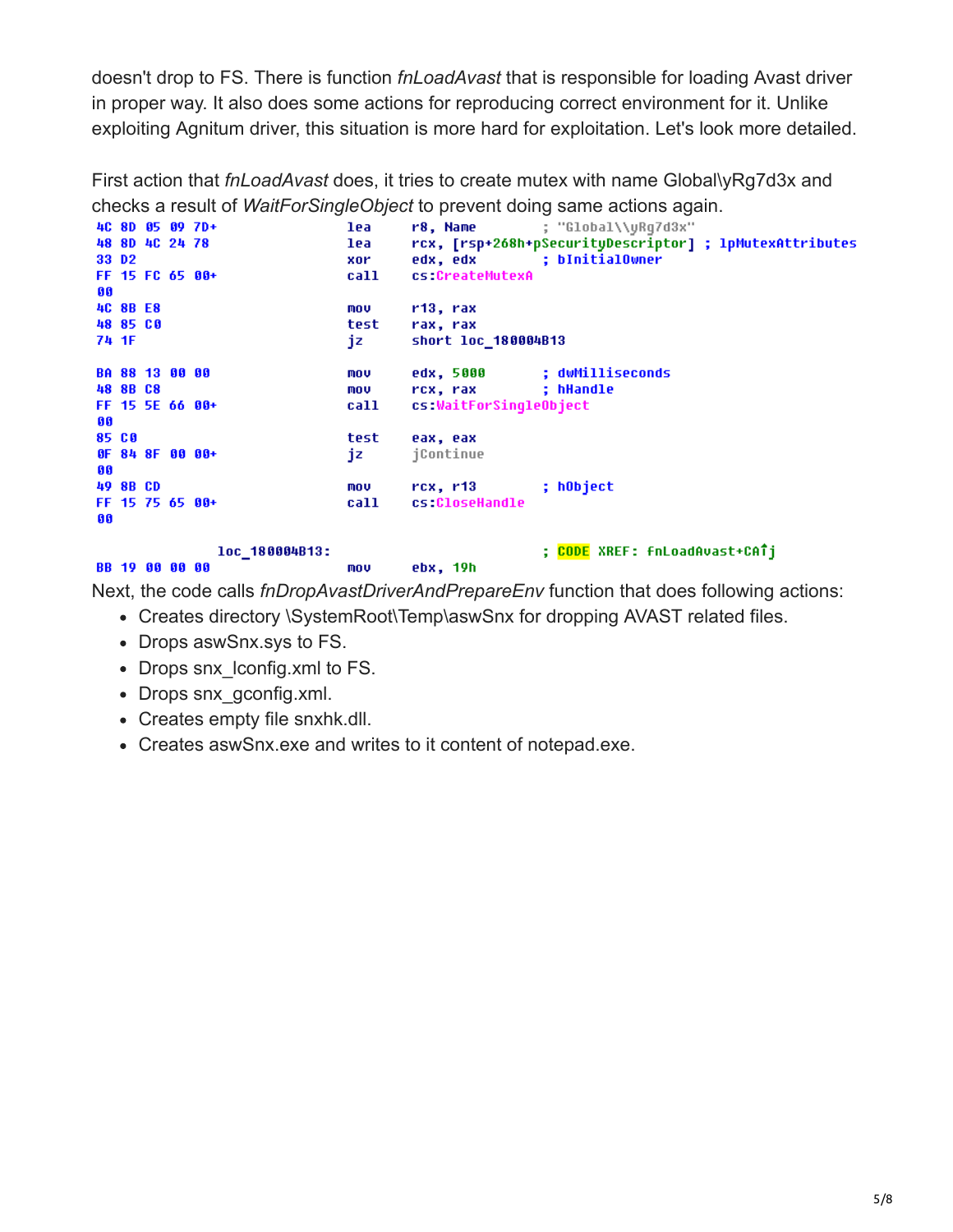| $.$ text:0000000180004C1A          |      |                                            |
|------------------------------------|------|--------------------------------------------|
| .text:0000000180004C1A jDropFiles: |      | ; CODE XREF: fnLoadAvast+1ADTj             |
| text:0000000180004C1A.             | lea  | r9, [rbp+1A0h+h_snxhk64.dll]               |
| text:0000000180004C21.             | lea  | r8, [rbp+1A0h+h_snxhk.dll]                 |
| text:0000000180004C28.             | lea  | rdx, [rbp+1A0h+ApplicationName_aswSnx.exe] |
| text:0000000180004C2C.             | mov  | ecx, r12d                                  |
| text:0000000180004C2F.             | call | <b>fnDropAvastDriverAndPrepareEnv</b>      |
| text:0000000180004C2F.             |      |                                            |
| text:0000000180004C34.             | mov  | r15, [rbp+1A0h+h snxhk.dll]                |
| text:0000000180004C3B.             | mov  | rsi, [rbp+1A0h+h_snxhk64.dll]              |
| text:0000000180004C42.             | test | eax, eax                                   |
| text:0000000180004C44.             | jz   | jCleanupAndRet                             |
| text:0000000180004C44.             |      |                                            |
| text:0000000180004C4A.             | mov  | [rbp+1A0h+var_4C], dil                     |
| text:0000000180004C51.             | test | r12d, r12d                                 |
| text:0000000180004C54.             | jz   | loc 180004D19                              |
| text:0000000180004C54.             |      |                                            |
| text:0000000180004C5A.             | call | <b>fnCreateAvastServiceAndLoadDriver</b>   |
| text:0000000180004C5A.             |      |                                            |
| text:0000000180004C5F.             | xor  | r12d, r12d                                 |
| text:0000000180004C62.             | test | eax, eax                                   |
| text:0000000180004C64.             | jz   | jCleanupAndRet                             |
| text:0000000180004C64.             |      |                                            |
| text:0000000180004C6A.             | lea  | rcx, aNtdll<br>: "ntdll"                   |
| text:0000000180004C71.             | call | cs:GetModuleHandleA                        |

Next, *fnLoadAvast* calls *fnCreateAvastServiceAndLoadDriver* for creating AVAST service key in registry.

- It creates key System\CurrentControlSet\Services\aswSnx.
- Creates parameter ImagePath with path to \SystemRoot\Temp\aswSnx\aswSnx.sys.
- Creates parameter Type.
- Creates subkey Parameters.
- Creates parameter DataFolder inside subkey with value \?? \Global\GLOBALROOT\SystemRoot\Temp\aswSnx.
- Creates parameter ProgramFolder with value \?? \Global\GLOBALROOT\SystemRoot\Temp\aswSnx.
- Creates key subkey Instances.
- Creates parameter DefaultInstance inside Instances key.
- Creates parameters Altitude and Flags.
- Loads aswSnx.sys with *NtLoadDriver*.

After aswSnx.sys was loaded, *fnLoadAvast* removes snxhk.dll and snxhk64.dll files from FS with help of *NtSetInformationFile*. Next step is creating process aswSnx.exe, which actually is notepad.exe. After that it opens handle on AVAST device \Device\aswSnx.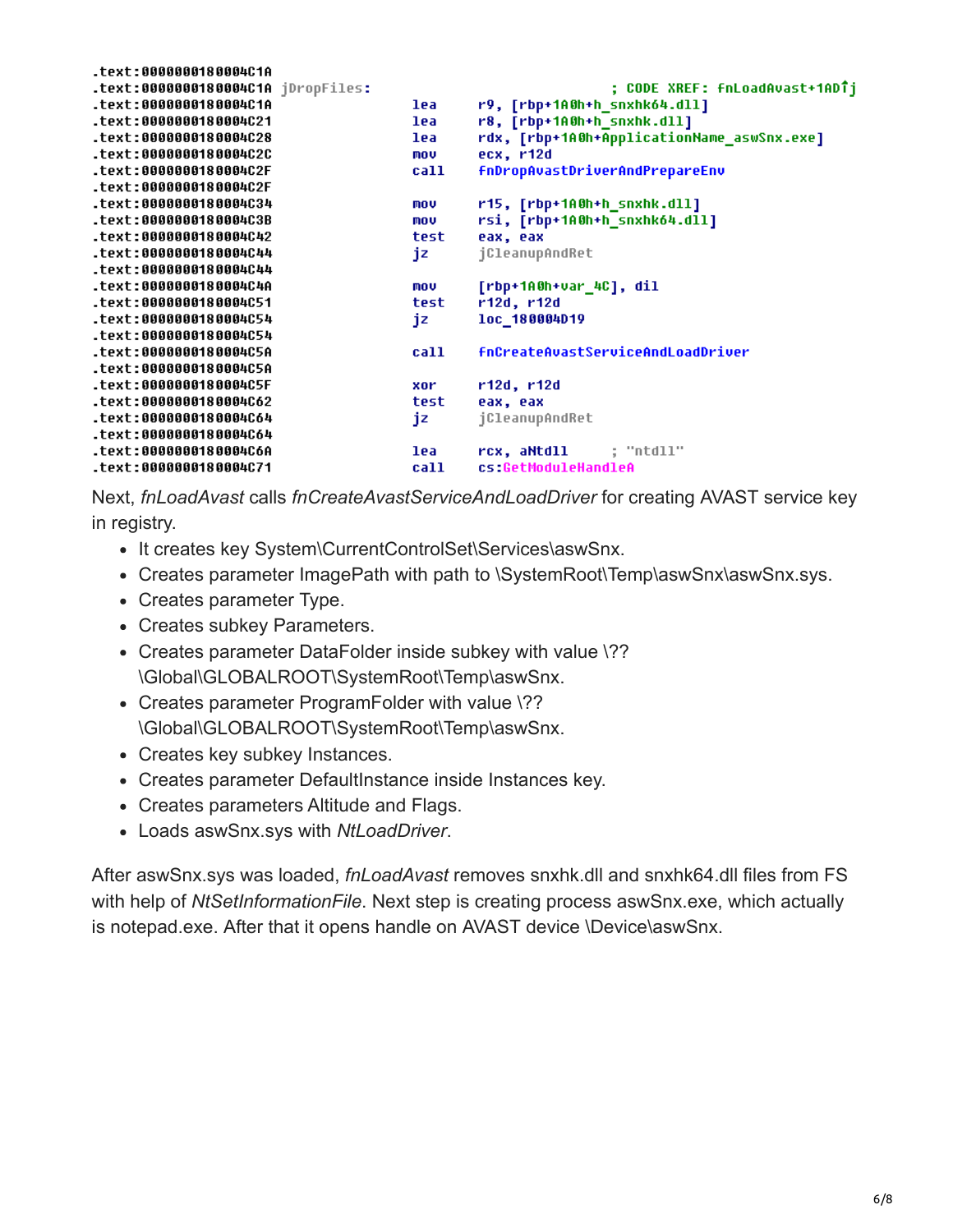| text:0000000180004D43.                 |      |                                                                                        |
|----------------------------------------|------|----------------------------------------------------------------------------------------|
| text:0000000180004D4A.                 |      |                                                                                        |
| .text:0000000180004D4A jCreateProcess: |      | ; CODE XREF: fnLoadAvast+2FBTi                                                         |
| text:0000000180004D4A.                 | lea  | rax, [rsp+268h+hProcess]                                                               |
| .text:0000000180004D4F                 | lea  | rdx, [rbp+1A0h+ApplicationName_aswSnx.exe] ; lpCommandLine                             |
| text:0000000180004D53.                 | lea  | rcx, [rbp+1A0h+ApplicationName_aswSnx.exe] ; lpApplicationName                         |
| text:0000000180004D57.                 | mov  | [rsp+268h+1pProcessInformation], rax ; 1pProcessInformation                            |
| .text:0000000180004D5C                 | lea  | rax, [rbp+1A0h+StartupInfo]                                                            |
| .text:0000000180004D60                 | xor  | ; 1pThreadAttributes                                                                   |
| text:0000000180004D63                  | mov  | [rsp+268h+lpStartupInfo], rax ; lpStartupInfo                                          |
| text:0000000180004D68.                 | mov  | [rsp+268h+lpCurrentDirectory], r12 ; lpCurrentDirectory                                |
| text:0000000180004D6D.                 | mov  | [rsp+268h+hTemplateFile], r12 ; lpEnvironment                                          |
| text:0000000180004D72.                 | xor  | ; 1pProcessAttributes<br>r8d. r8d                                                      |
| .text:0000000180004D75                 | mov  | [rsp+268h+dwFlagsAndAttribut s],                    CREATE_SUSPENDED : dwCreationFlags |
| text:0000000180004D7D.                 | mov  | [rsp+268h+dwCreationDisposition], when him him about chandles                          |
| text:0000000180004D82.                 | call | cs:CreateProcessA                                                                      |
| text:0000000180004D82                  |      |                                                                                        |
| text:0000000180004D88.                 | test | eax, eax                                                                               |
| .text:0000000180004D8A                 | jz   | jCleanupAndRet                                                                         |
|                                        |      |                                                                                        |

After creating aswSnx.exe (notepad) process in suspended state, it duplicates handle to \Device\aswSnx from current plugin process into new process aswSnx.exe. As you already guessed, next step is copying code for communicating with AVAST driver into aswSnx.exe. Copied code is located in special .avit section and performs *DeviceIoControl* that triggers code execution of Ring 0 rootkit code from AVAST driver.

| .avit:000000018000A210 | mov          | [rbp+57h+var_s28], OFFFFFFFFFFF OBDCOh |
|------------------------|--------------|----------------------------------------|
| .avit:000000018000A218 | mov          | rcx, [r15+8]                           |
| .avit:000000018000A21C | xor          | r8d, r8d                               |
| .avit:000000018000A21F | add          | r9. rax                                |
| .avit:000000018000A222 | mov          | $[rsp+28h]$ , ebx                      |
| .avit:000000018000A226 | mov          | $[rsp+20h]$ , r15                      |
| .avit:000000018000A22B | call         | [rbp+57h+pSetWaitableTimer]            |
| .avit:000000018000A22B |              |                                        |
| .avit:000000018000A22E | test         | eax, eax                               |
| .avit:000000018000A230 | jz           | loc 18000A162                          |
| .avit:000000018000A230 |              |                                        |
| .avit:000000018000A236 | mov          | ; hAvastDevice<br>rcx, [r15]           |
| .avit:000000018000A239 | <b>Brows</b> | <del>[wop 00n*</del> pExitThread], rbx |
| .avit:000000018000A23E | lea          | rax, [rbp+57h+var_s18]                 |
| .avit:000000018000A242 | mov          | [rsp+88h+pSleepEx], rax                |
| .avit:000000018000A247 | xor          | r9d, r9d                               |
| .avit:000000018000A24A | xor          | r8d, r8d                               |
| .avit:000000018000A24D | mnu          | edx, wherever the IOCTL code           |
| .avit:000000018000A252 | mov          | [rsp+28h], ebx                         |
| .avit:000000018000A256 | mou          | [PCBA2Ab] Phy                          |
| .avit:000000018000A25B | ca11         | [rbp+57h+pDeviceIoControl]             |
| .avit:AAAAAAA18AAAA25R |              |                                        |

Into loaded Ring 0 code, we can see already known to us function for dispatching

FastDeviceControl request.

|                                         |               | krdrv64:0000000180009000 fnDispatchFastIoDeviceControl proc near ; DATA XREF: sub 180008000+8BTo |
|-----------------------------------------|---------------|--------------------------------------------------------------------------------------------------|
| .krdrv64:0000000180009000               |               | : .pdata:000000018010B46810                                                                      |
| .krdrv64:0000000180009000               |               |                                                                                                  |
| .krdrv64:0000000180009000 IoControlCode | = dword ptr   | 38h                                                                                              |
| .krdrvó4:0000000180009000 arq 38        | $=$ qword ptr | 48h                                                                                              |
| .krdrv64:0000000180009000               |               |                                                                                                  |
| .krdrv64:0000000180009000               | push          | rbx                                                                                              |
| .krdrv64:0000000180009002               | sub           | rsp, 20h                                                                                         |
| .krdrv64:0000000180009006               | <b>CMD</b>    | [rsp+28h+IoControlCode], 839200BFh ; Rootkit IOCTLs ExecuteFunction                              |
| .krdrv64:000000018000900E               | mov           | rbx, r8                                                                                          |
| .krdrv64:0000000180009011               | jnz           | short loc 180009038                                                                              |
| .krdrv64:0000000180009011               |               |                                                                                                  |
| .krdrv64:0000000180009013               | <b>CMP</b>    | r9d, 18h                                                                                         |
| .krdrv64:0000000180009017               | jb            | short loc 180009038                                                                              |
| .krdrv64:8888888188889817               |               |                                                                                                  |
| .krdrv64:0000000180009019               | mov           | ; Function argument<br>$rcx, [r8+8]$                                                             |
| .krdrv64:000000018000901D               | call          | ; pUserFunction<br>qword ptr [r8]                                                                |
| .krdrv64:000000018000901D               |               |                                                                                                  |
| .krdrv64:0000000180009020               | mov           | $rcx, [rbx+10h]$                                                                                 |
| .krdrv64:0000000180009024               | mov           | [rcx], eax                                                                                       |
| .krdrv64:0000000180009026               | mov           | rax, [rsp+28h+arq 38]                                                                            |
| .krdrv64:000000018000902B               | and           | [rax+IO STATUS_BLOCK.anonymous_0.Status], 0                                                      |
| .krdrv64:000000018000902E               | mov           | [rax+IO_STATUS_BLOCK.Information], 18h                                                           |
| .krdrv64:888888188889836                | jmp           | short loc 180009048                                                                              |
|                                         |               |                                                                                                  |
|                                         |               |                                                                                                  |